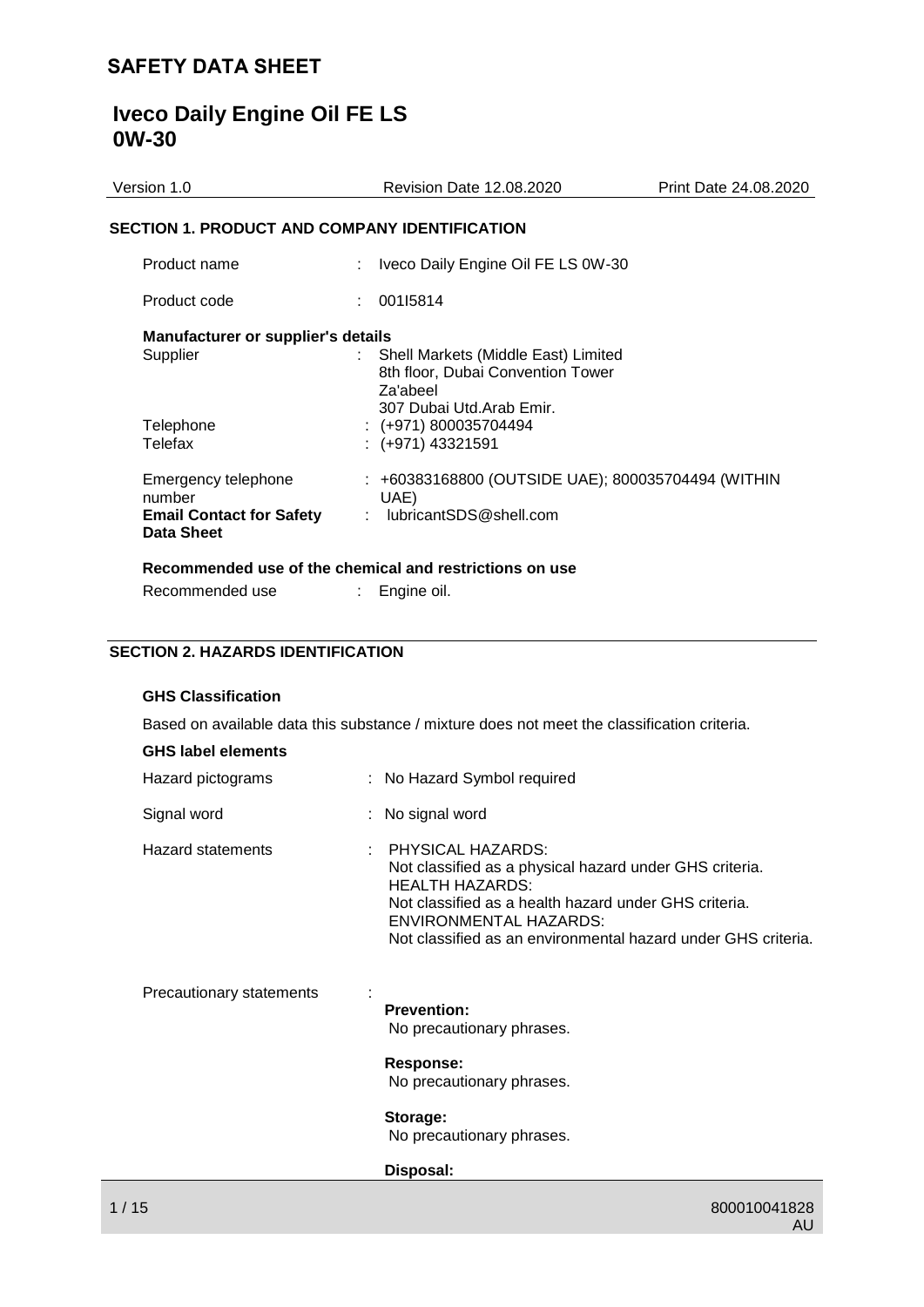Version 1.0 Revision Date 12.08.2020 Print Date 24.08.2020 No precautionary phrases.

#### **Other hazards which do not result in classification**

Prolonged or repeated skin contact without proper cleaning can clog the pores of the skin resulting in disorders such as oil acne/folliculitis.Used oil may contain harmful impurities.Not classified as flammable but will burn.

#### **SECTION 3. COMPOSITION/INFORMATION ON INGREDIENTS**

| Substance / Mixture | Mixture                                                                                                                                                                                                                               |
|---------------------|---------------------------------------------------------------------------------------------------------------------------------------------------------------------------------------------------------------------------------------|
| Chemical nature     | Synthetic base oil and additives.<br>Highly refined mineral oil.<br>The highly refined mineral oil contains <3% (w/w) DMSO-<br>extract, according to IP346.<br>The highly refined mineral oil is only present as additive<br>diluent. |
|                     | : * contains one or more of the following CAS-numbers: 64742-                                                                                                                                                                         |

53-6, 64742-54-7, 64742-55-8, 64742-56-9, 64742-65-0, 68037-01-4, 72623-86-0, 72623-87-1, 8042-47-5, 848301-69- 9, 68649-12-7, 151006-60-9, 163149-28-8.

| i idzardous components                                                                    |              |                                                                                                                           |                         |
|-------------------------------------------------------------------------------------------|--------------|---------------------------------------------------------------------------------------------------------------------------|-------------------------|
| Chemical name                                                                             | CAS-No.      | Classification                                                                                                            | Concentration (%<br>w/w |
| Interchangeable low<br>viscosity base oil<br>$(<20.5 \text{ cSt } @40^{\circ}\text{C})$ * | Not Assigned | Asp. Tox.1; H304                                                                                                          | $-90$<br>0              |
| Alkaryl amine                                                                             | 36878-20-3   | Aquatic Chronic4;<br>H413                                                                                                 | - 3                     |
| Zinc<br>dialkyldithiophosphate                                                            | 113706-15-3  | Acute Tox.5; H303<br><b>Skin Irrit.2; H315</b><br>Eye Dam.1; H318<br>Aquatic Acute2;<br>H401<br>Aquatic Chronic2;<br>H411 | $1 - 2.49$              |

For explanation of abbreviations see section 16.

## **SECTION 4. FIRST-AID MEASURES**

Hazardous components

| If inhaled              | : No treatment necessary under normal conditions of use.<br>If symptoms persist, obtain medical advice.        |
|-------------------------|----------------------------------------------------------------------------------------------------------------|
| In case of skin contact | : Remove contaminated clothing. Flush exposed area with<br>water and follow by washing with soap if available. |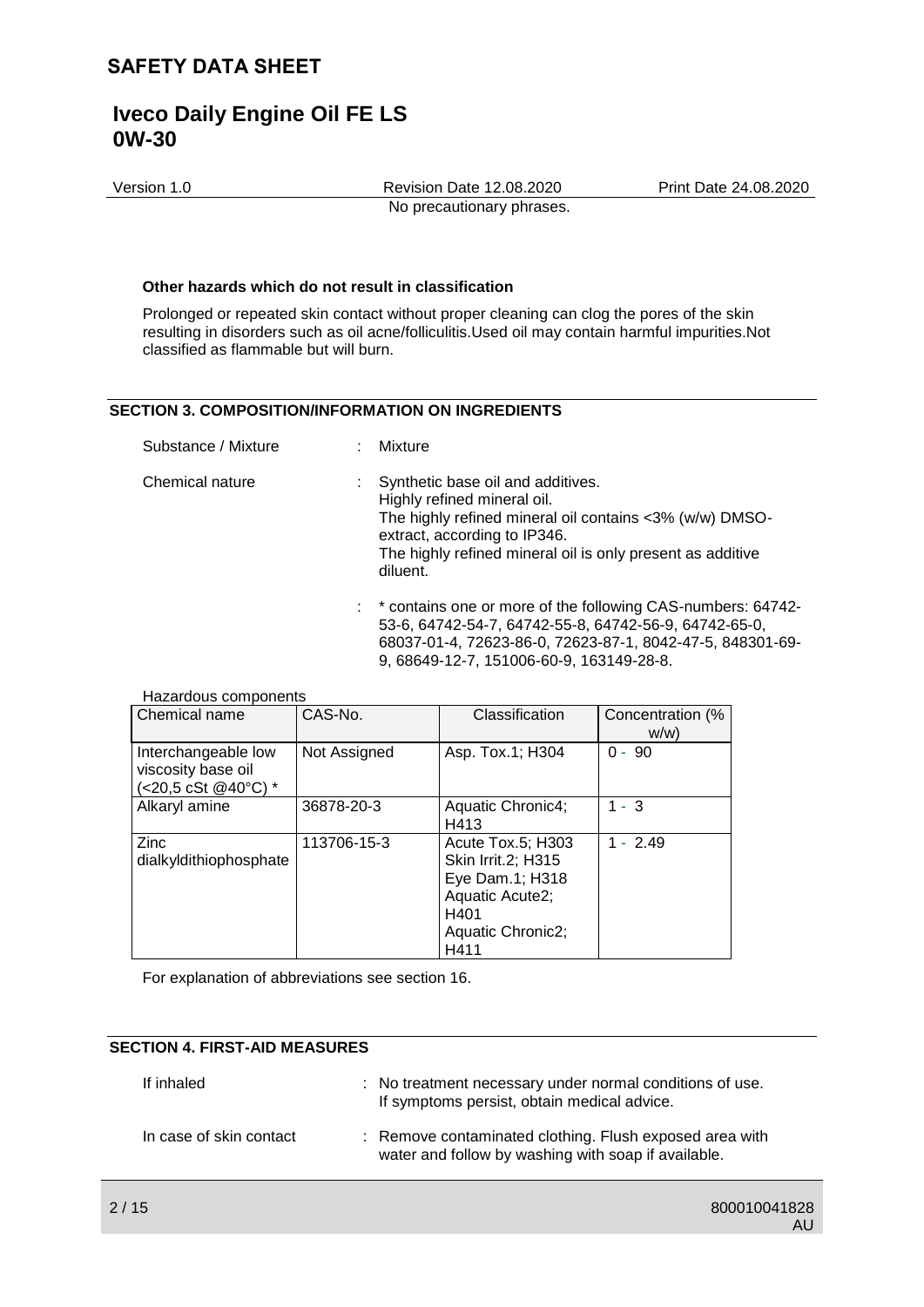# **Iveco Daily Engine Oil FE LS 0W-30**

| Version 1.0                                                       | <b>Revision Date 12.08.2020</b>                                                                                                                                                             | Print Date 24.08.2020                                                                                                                                                     |  |  |
|-------------------------------------------------------------------|---------------------------------------------------------------------------------------------------------------------------------------------------------------------------------------------|---------------------------------------------------------------------------------------------------------------------------------------------------------------------------|--|--|
|                                                                   | If persistent irritation occurs, obtain medical attention.                                                                                                                                  |                                                                                                                                                                           |  |  |
| In case of eye contact                                            | rinsing.                                                                                                                                                                                    | : Flush eye with copious quantities of water.<br>Remove contact lenses, if present and easy to do. Continue<br>If persistent irritation occurs, obtain medical attention. |  |  |
| If swallowed                                                      | : In general no treatment is necessary unless large quantities<br>are swallowed, however, get medical advice.                                                                               |                                                                                                                                                                           |  |  |
| Most important symptoms<br>and effects, both acute and<br>delayed | : Oil acne/folliculitis signs and symptoms may include formation<br>of black pustules and spots on the skin of exposed areas.<br>Ingestion may result in nausea, vomiting and/or diarrhoea. |                                                                                                                                                                           |  |  |
| Protection of first-aiders                                        | : When administering first aid, ensure that you are wearing the<br>appropriate personal protective equipment according to the<br>incident, injury and surroundings.                         |                                                                                                                                                                           |  |  |
| Notes to physician                                                | : Treat symptomatically.                                                                                                                                                                    |                                                                                                                                                                           |  |  |

## **SECTION 5. FIRE-FIGHTING MEASURES**

| Suitable extinguishing media                     |   | : Foam, water spray or fog. Dry chemical powder, carbon<br>dioxide, sand or earth may be used for small fires only.                                                                                                                                                                                                                                                     |
|--------------------------------------------------|---|-------------------------------------------------------------------------------------------------------------------------------------------------------------------------------------------------------------------------------------------------------------------------------------------------------------------------------------------------------------------------|
| Unsuitable extinguishing<br>media                |   | : Do not use water in a jet.                                                                                                                                                                                                                                                                                                                                            |
| Specific hazards during<br>firefighting          |   | : Hazardous combustion products may include:<br>A complex mixture of airborne solid and liquid particulates and<br>gases (smoke).<br>Carbon monoxide may be evolved if incomplete combustion<br>occurs.<br>Unidentified organic and inorganic compounds.                                                                                                                |
| Specific extinguishing<br>methods                |   | : Use extinguishing measures that are appropriate to local<br>circumstances and the surrounding environment.                                                                                                                                                                                                                                                            |
| Special protective equipment<br>for firefighters | ÷ | Proper protective equipment including chemical resistant<br>gloves are to be worn; chemical resistant suit is indicated if<br>large contact with spilled product is expected. Self-Contained<br>Breathing Apparatus must be worn when approaching a fire in<br>a confined space. Select fire fighter's clothing approved to<br>relevant Standards (e.g. Europe: EN469). |
| Hazchem Code                                     |   | $:$ NONE                                                                                                                                                                                                                                                                                                                                                                |

## **SECTION 6. ACCIDENTAL RELEASE MEASURES**

| Personal precautions, | : Avoid contact with skin and eyes. |
|-----------------------|-------------------------------------|
|                       |                                     |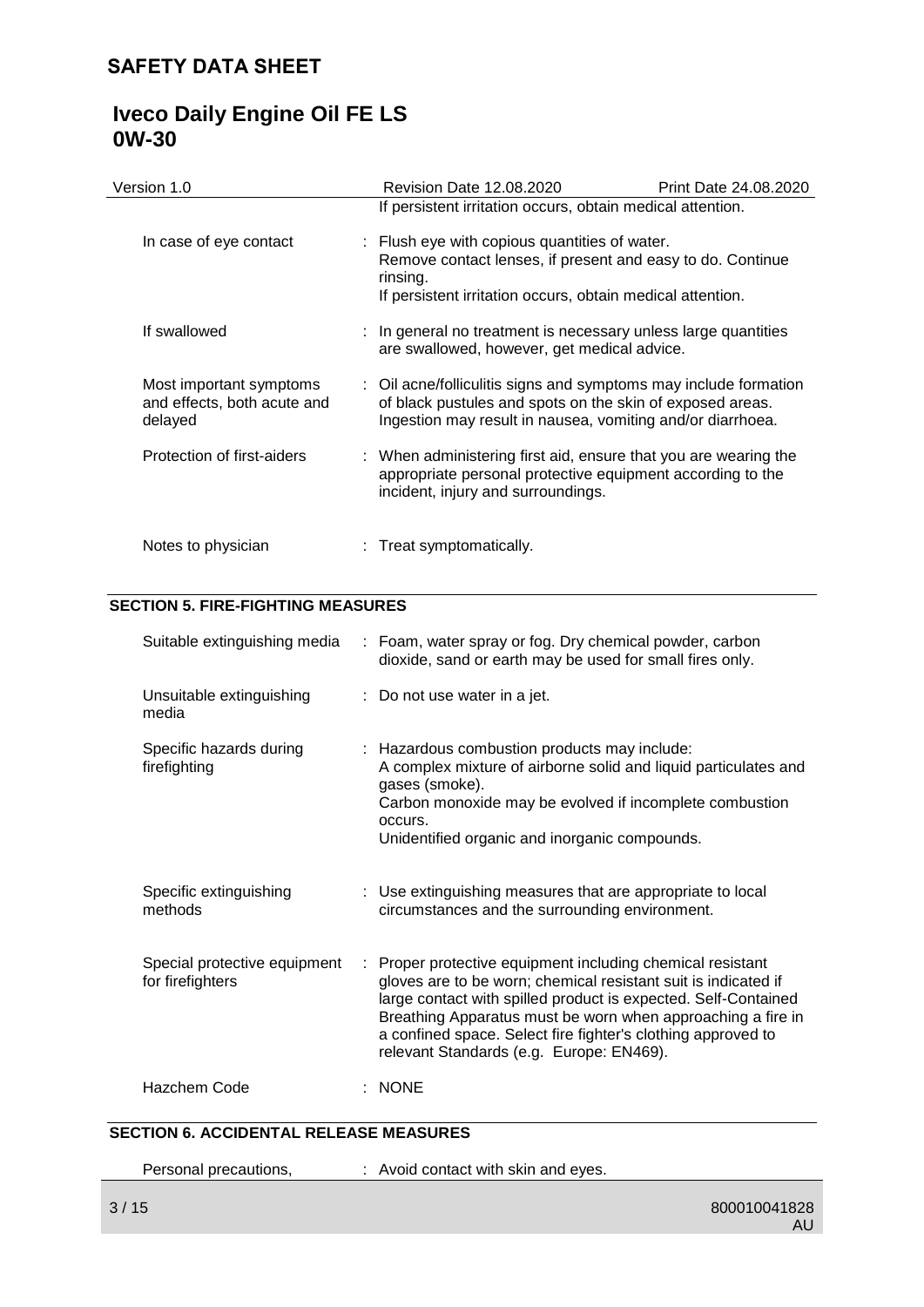# **Iveco Daily Engine Oil FE LS 0W-30**

| Version 1.0                                                                          | <b>Revision Date 12.08.2020</b>                                                                                                                                                                                                                                                                                              | Print Date 24.08.2020 |
|--------------------------------------------------------------------------------------|------------------------------------------------------------------------------------------------------------------------------------------------------------------------------------------------------------------------------------------------------------------------------------------------------------------------------|-----------------------|
| protective equipment and<br>emergency procedures<br><b>Environmental precautions</b> | : Use appropriate containment to avoid environmental<br>contamination. Prevent from spreading or entering drains,<br>ditches or rivers by using sand, earth, or other appropriate<br>barriers.                                                                                                                               |                       |
|                                                                                      | Local authorities should be advised if significant spillages<br>cannot be contained.                                                                                                                                                                                                                                         |                       |
| Methods and materials for<br>containment and cleaning up                             | : Slippery when spilt. Avoid accidents, clean up immediately.<br>Prevent from spreading by making a barrier with sand, earth<br>or other containment material.<br>Reclaim liquid directly or in an absorbent.<br>Soak up residue with an absorbent such as clay, sand or other<br>suitable material and dispose of properly. |                       |
| Additional advice                                                                    | : For guidance on selection of personal protective equipment<br>see Section 8 of this Safety Data Sheet.<br>For guidance on disposal of spilled material see Section 13 of<br>this Safety Data Sheet.                                                                                                                        |                       |

### **SECTION 7. HANDLING AND STORAGE**

| <b>General Precautions</b> | : Use local exhaust ventilation if there is risk of inhalation of<br>vapours, mists or aerosols.<br>Use the information in this data sheet as input to a risk<br>assessment of local circumstances to help determine<br>appropriate controls for safe handling, storage and disposal of<br>this material.   |
|----------------------------|-------------------------------------------------------------------------------------------------------------------------------------------------------------------------------------------------------------------------------------------------------------------------------------------------------------|
| Advice on safe handling    | : Avoid prolonged or repeated contact with skin.<br>Avoid inhaling vapour and/or mists.<br>When handling product in drums, safety footwear should be<br>worn and proper handling equipment should be used.<br>Properly dispose of any contaminated rags or cleaning<br>materials in order to prevent fires. |
| Avoidance of contact       | : Strong oxidising agents.                                                                                                                                                                                                                                                                                  |
| <b>Product Transfer</b>    | : Proper grounding and bonding procedures should be used<br>during all bulk transfer operations to avoid static accumulation.                                                                                                                                                                               |
| <b>Storage</b>             |                                                                                                                                                                                                                                                                                                             |
| Other data                 | : Keep container tightly closed and in a cool, well-ventilated<br>place.<br>Use properly labeled and closable containers.<br>Store at ambient temperature.                                                                                                                                                  |
|                            |                                                                                                                                                                                                                                                                                                             |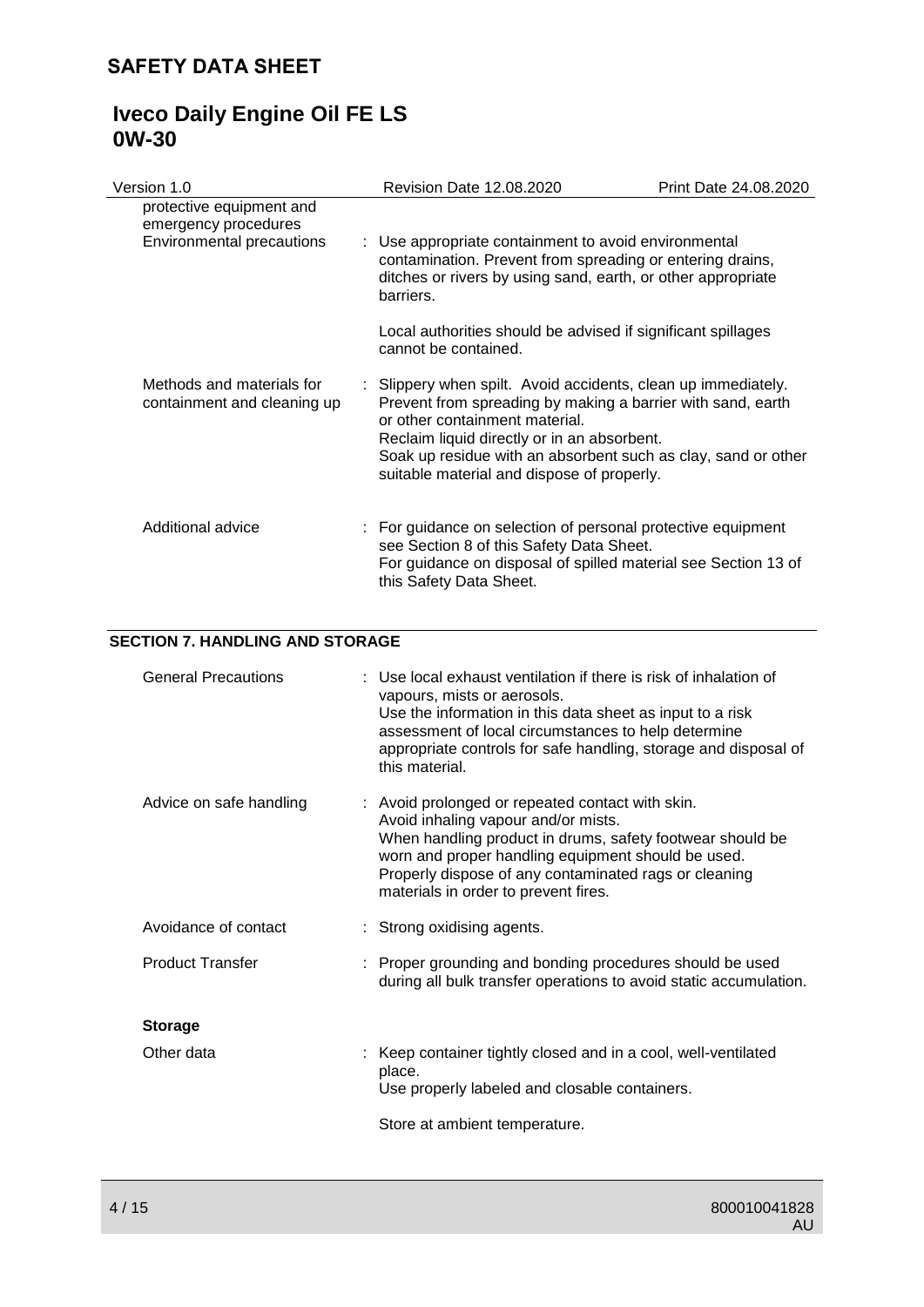| Version 1.0             | Revision Date 12.08.2020                                                                                        | Print Date 24.08.2020                                              |  |  |
|-------------------------|-----------------------------------------------------------------------------------------------------------------|--------------------------------------------------------------------|--|--|
| Packaging material      | steel or high density polyethylene.<br>Unsuitable material: PVC.                                                | : Suitable material: For containers or container linings, use mild |  |  |
| <b>Container Advice</b> | : Polyethylene containers should not be exposed to high<br>temperatures because of possible risk of distortion. |                                                                    |  |  |

## **SECTION 8. EXPOSURE CONTROLS AND PERSONAL PROTECTION**

| Components        | CAS-No.      | Value type<br>(Form of<br>exposure)                | Control<br>parameters /<br>Permissible<br>concentration | <b>Basis</b>                                                                          |
|-------------------|--------------|----------------------------------------------------|---------------------------------------------------------|---------------------------------------------------------------------------------------|
| Oil mist, mineral | Not Assigned | TWA (Mist)                                         | $5 \text{ mg/m}$                                        | AU OEL                                                                                |
| Oil mist, mineral | Not Assigned | TWA (Mist)                                         | $5$ mg/m $3$                                            | Australia.<br>Workplace<br>Exposure<br>Standards for<br>Airborne<br>Contaminant<br>s. |
| Oil mist, mineral | Not Assigned | TWA (Mist)                                         | $5$ mg/m $3$                                            | OSHA Z-1                                                                              |
| Oil mist, mineral | Not Assigned | <b>TWA</b><br>(Inhalable<br>particulate<br>matter) | $5$ mg/m $3$                                            | <b>ACGIH</b>                                                                          |

#### **Components with workplace control parameters**

#### **Biological occupational exposure limits**

No biological limit allocated.

#### **Monitoring Methods**

Monitoring of the concentration of substances in the breathing zone of workers or in the general workplace may be required to confirm compliance with an OEL and adequacy of exposure controls. For some substances biological monitoring may also be appropriate.

Validated exposure measurement methods should be applied by a competent person and samples analysed by an accredited laboratory.

Examples of sources of recommended exposure measurement methods are given below or contact the supplier. Further national methods may be available.

National Institute of Occupational Safety and Health (NIOSH), USA: Manual of Analytical Methods http://www.cdc.gov/niosh/

Occupational Safety and Health Administration (OSHA), USA: Sampling and Analytical Methods http://www.osha.gov/

Health and Safety Executive (HSE), UK: Methods for the Determination of Hazardous Substances http://www.hse.gov.uk/

Institut für Arbeitsschutz Deutschen Gesetzlichen Unfallversicherung (IFA) , Germany http://www.dguv.de/inhalt/index.jsp

L'Institut National de Recherche et de Securité, (INRS), France http://www.inrs.fr/accueil

**Engineering measures** : The level of protection and types of controls necessary will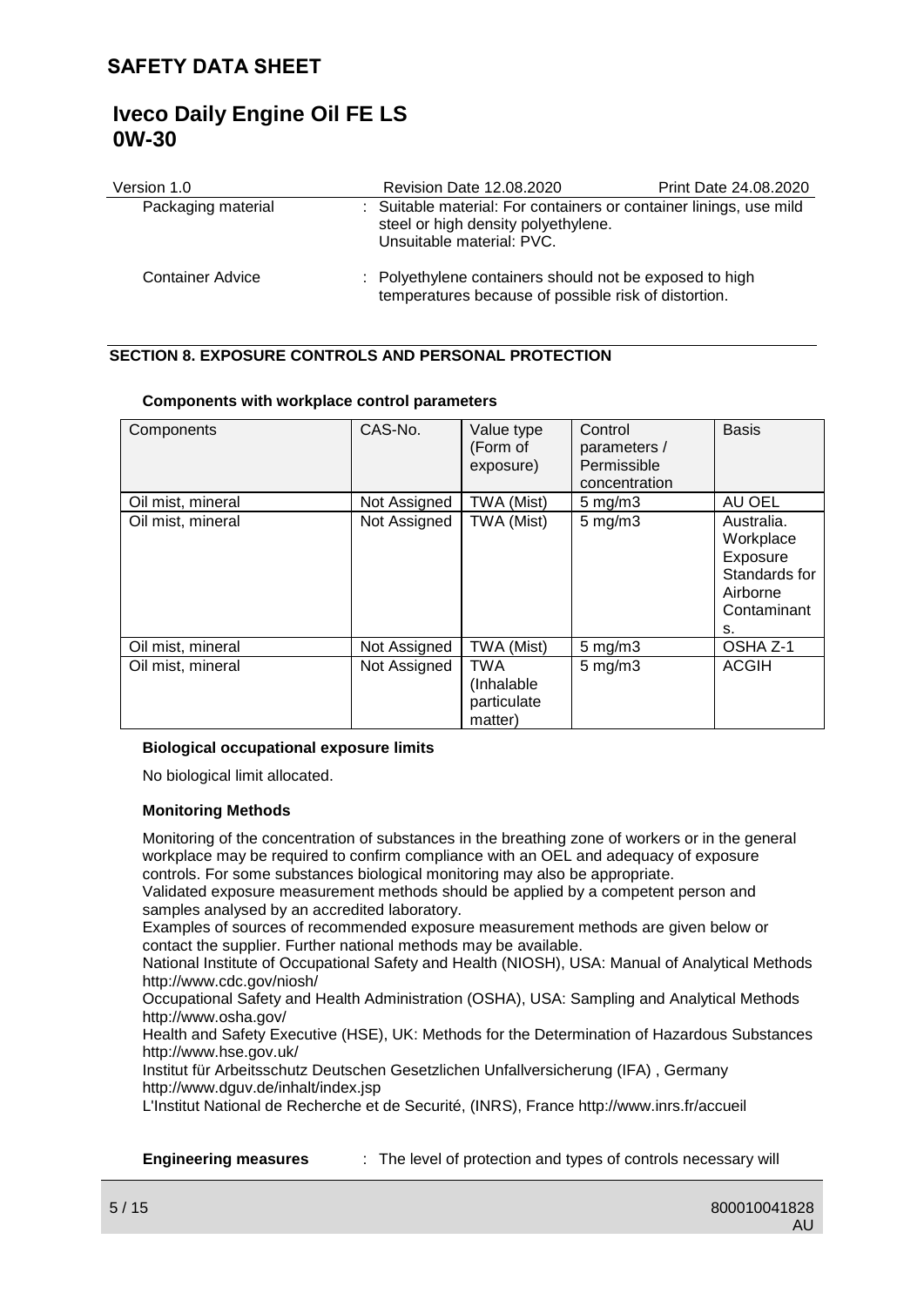| Version 1.0                   | Revision Date 12.08.2020                                                                                                                                                                                                                                                                                                                  | Print Date 24.08.2020 |
|-------------------------------|-------------------------------------------------------------------------------------------------------------------------------------------------------------------------------------------------------------------------------------------------------------------------------------------------------------------------------------------|-----------------------|
|                               | vary depending upon potential exposure conditions. Select<br>controls based on a risk assessment of local circumstances.<br>Appropriate measures include:                                                                                                                                                                                 |                       |
|                               | Adequate ventilation to control airborne concentrations.                                                                                                                                                                                                                                                                                  |                       |
|                               | Where material is heated, sprayed or mist formed, there is<br>greater potential for airborne concentrations to be generated.                                                                                                                                                                                                              |                       |
|                               | General Information:<br>Define procedures for safe handling and maintenance of<br>controls.                                                                                                                                                                                                                                               |                       |
|                               | Educate and train workers in the hazards and control<br>measures relevant to normal activities associated with this<br>product.                                                                                                                                                                                                           |                       |
|                               | Ensure appropriate selection, testing and maintenance of<br>equipment used to control exposure, e.g. personal protective<br>equipment, local exhaust ventilation.                                                                                                                                                                         |                       |
|                               | Drain down system prior to equipment break-in or<br>maintenance.                                                                                                                                                                                                                                                                          |                       |
|                               | Retain drain downs in sealed storage pending disposal or<br>subsequent recycle.                                                                                                                                                                                                                                                           |                       |
|                               | Always observe good personal hygiene measures, such as<br>washing hands after handling the material and before eating,<br>drinking, and/or smoking. Routinely wash work clothing and<br>protective equipment to remove contaminants. Discard<br>contaminated clothing and footwear that cannot be cleaned.<br>Practice good housekeeping. |                       |
| Personal protective equipment |                                                                                                                                                                                                                                                                                                                                           |                       |
| <b>Protective measures</b>    |                                                                                                                                                                                                                                                                                                                                           |                       |
|                               | Personal protective equipment (PPE) should meet recommended national standards. Check with                                                                                                                                                                                                                                                |                       |
| PPE suppliers.                |                                                                                                                                                                                                                                                                                                                                           |                       |

| Respiratory protection     | : No respiratory protection is ordinarily required under normal<br>conditions of use.<br>In accordance with good industrial hygiene practices,<br>precautions should be taken to avoid breathing of material.<br>If engineering controls do not maintain airborne<br>concentrations to a level which is adequate to protect worker<br>health, select respiratory protection equipment suitable for the<br>specific conditions of use and meeting relevant legislation.<br>Check with respiratory protective equipment suppliers.<br>Where air-filtering respirators are suitable, select an<br>appropriate combination of mask and filter.<br>Select a filter suitable for the combination of organic gases<br>and vapours and particles [Type A/Type P boiling point >65°C<br>$(149°F)$ ]. |
|----------------------------|---------------------------------------------------------------------------------------------------------------------------------------------------------------------------------------------------------------------------------------------------------------------------------------------------------------------------------------------------------------------------------------------------------------------------------------------------------------------------------------------------------------------------------------------------------------------------------------------------------------------------------------------------------------------------------------------------------------------------------------------------------------------------------------------|
| Hand protection<br>Remarks | : Where hand contact with the product may occur the use of<br>gloves approved to relevant standards (e.g. Europe: EN374,<br>US: F739) made from the following materials may provide                                                                                                                                                                                                                                                                                                                                                                                                                                                                                                                                                                                                         |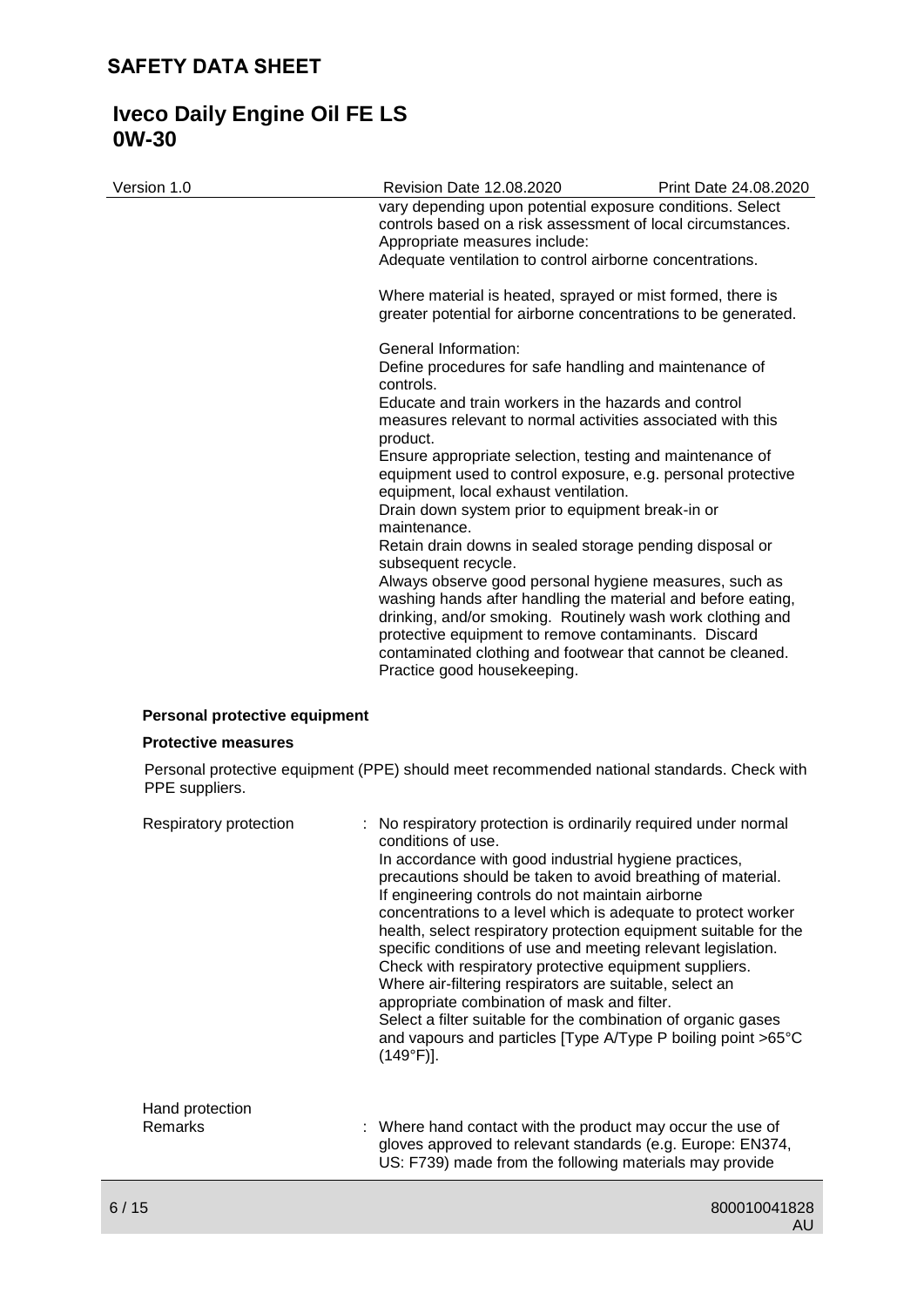# **Iveco Daily Engine Oil FE LS 0W-30**

| Version 1.0                                 | <b>Revision Date 12.08.2020</b>                                                                                                                                                                                                                                                                                                                                                                                                                                                                                                                                                                                                                                                        | Print Date 24.08.2020 |
|---------------------------------------------|----------------------------------------------------------------------------------------------------------------------------------------------------------------------------------------------------------------------------------------------------------------------------------------------------------------------------------------------------------------------------------------------------------------------------------------------------------------------------------------------------------------------------------------------------------------------------------------------------------------------------------------------------------------------------------------|-----------------------|
|                                             | suitable chemical protection. PVC, neoprene or nitrile rubber<br>gloves Suitability and durability of a glove is dependent on<br>usage, e.g. frequency and duration of contact, chemical<br>resistance of glove material, dexterity. Always seek advice<br>from glove suppliers. Contaminated gloves should be<br>replaced. Personal hygiene is a key element of effective hand<br>care. Gloves must only be worn on clean hands. After using<br>gloves, hands should be washed and dried thoroughly.<br>Application of a non-perfumed moisturizer is recommended.<br>For continuous contact we recommend gloves with                                                                  |                       |
|                                             | breakthrough time of more than 240 minutes with preference<br>for > 480 minutes where suitable gloves can be identified. For<br>short-term/splash protection we recommend the same but<br>recognize that suitable gloves offering this level of protection<br>may not be available and in this case a lower breakthrough<br>time maybe acceptable so long as appropriate maintenance<br>and replacement regimes are followed. Glove thickness is not<br>a good predictor of glove resistance to a chemical as it is<br>dependent on the exact composition of the glove material.<br>Glove thickness should be typically greater than 0.35 mm<br>depending on the glove make and model. |                       |
| Eye protection                              | : If material is handled such that it could be splashed into eyes,<br>protective eyewear is recommended.                                                                                                                                                                                                                                                                                                                                                                                                                                                                                                                                                                               |                       |
| Skin and body protection                    | Skin protection is not ordinarily required beyond standard<br>work clothes.<br>It is good practice to wear chemical resistant gloves.                                                                                                                                                                                                                                                                                                                                                                                                                                                                                                                                                  |                       |
| Thermal hazards                             | : Not applicable                                                                                                                                                                                                                                                                                                                                                                                                                                                                                                                                                                                                                                                                       |                       |
| <b>Environmental exposure controls</b>      |                                                                                                                                                                                                                                                                                                                                                                                                                                                                                                                                                                                                                                                                                        |                       |
| General advice                              | : Take appropriate measures to fulfill the requirements of<br>relevant environmental protection legislation. Avoid<br>contamination of the environment by following advice given in<br>Section 6. If necessary, prevent undissolved material from<br>being discharged to waste water. Waste water should be<br>treated in a municipal or industrial waste water treatment plant<br>before discharge to surface water.<br>Local guidelines on emission limits for volatile substances<br>must be observed for the discharge of exhaust air containing<br>vapour.                                                                                                                        |                       |
| SECTION 9. PHYSICAL AND CHEMICAL PROPERTIES |                                                                                                                                                                                                                                                                                                                                                                                                                                                                                                                                                                                                                                                                                        |                       |
| Appearance                                  | liquid                                                                                                                                                                                                                                                                                                                                                                                                                                                                                                                                                                                                                                                                                 |                       |
| Colour                                      | amber                                                                                                                                                                                                                                                                                                                                                                                                                                                                                                                                                                                                                                                                                  |                       |
| Odour                                       | Slight hydrocarbon                                                                                                                                                                                                                                                                                                                                                                                                                                                                                                                                                                                                                                                                     |                       |
| <b>Odour Threshold</b>                      | Data not available                                                                                                                                                                                                                                                                                                                                                                                                                                                                                                                                                                                                                                                                     |                       |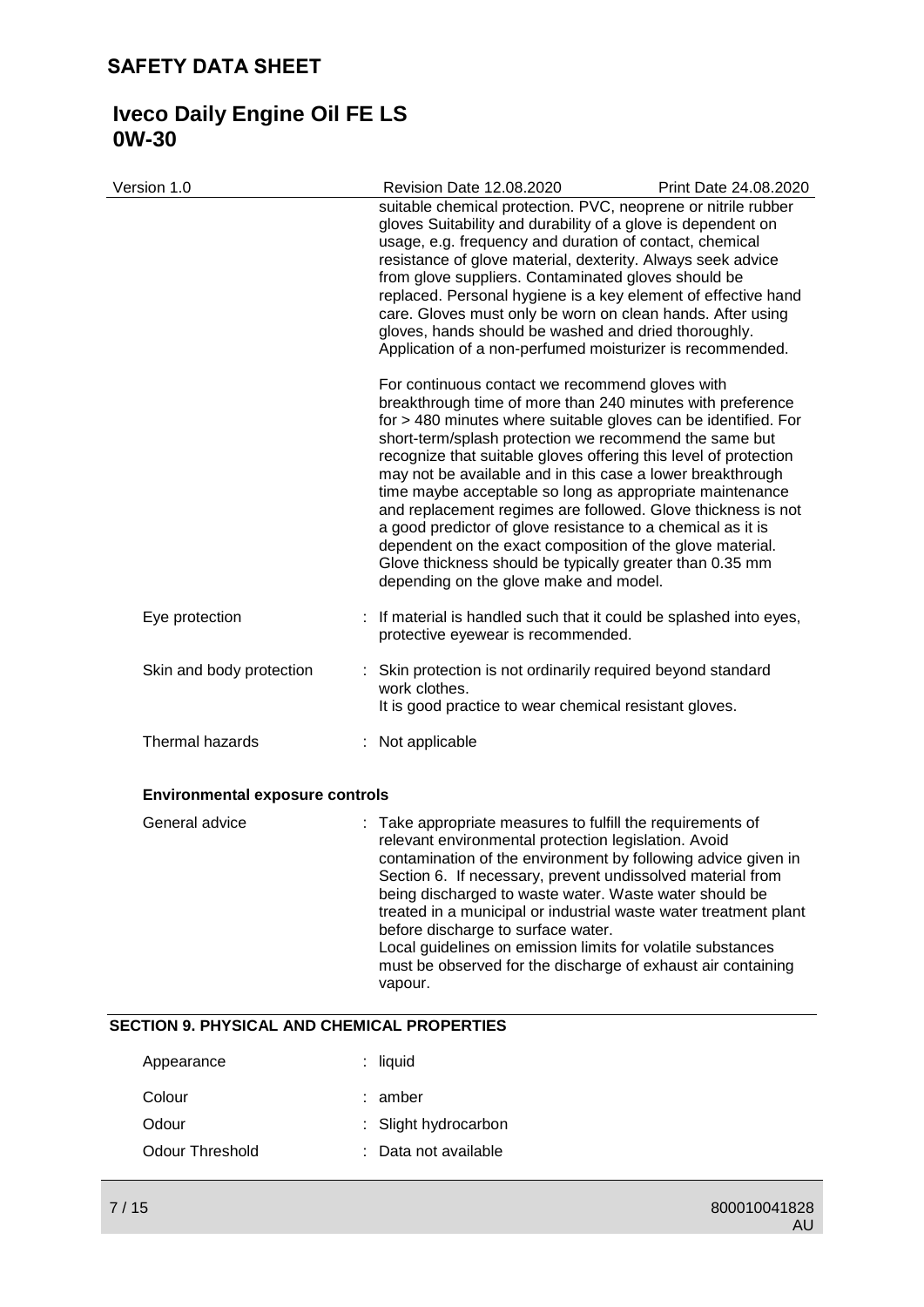# **Iveco Daily Engine Oil FE LS 0W-30**

| Version 1.0                                | Revision Date 12.08.2020                                                           | Print Date 24.08.2020 |
|--------------------------------------------|------------------------------------------------------------------------------------|-----------------------|
| pH                                         | : Not applicable                                                                   |                       |
| pour point                                 | : -45 °C / -49 °FMethod: ASTM D97                                                  |                       |
| Melting / freezing point                   | Data not available                                                                 |                       |
| range                                      | Initial boiling point and boiling $\therefore$ > 280 °C / 536 °Festimated value(s) |                       |
| Flash point                                | : 239 °C / 462 °F<br>Method: ASTM D92 (COC)                                        |                       |
| Evaporation rate                           | : Data not available                                                               |                       |
| Flammability (solid, gas)                  | : Data not available                                                               |                       |
| Upper explosion limit                      | : Typical 10 %(V)                                                                  |                       |
| Lower explosion limit                      | : Typical 1 %(V)                                                                   |                       |
| Vapour pressure                            | : < 0.5 Pa (20 °C / 68 °F)<br>estimated value(s)                                   |                       |
| Relative vapour density                    | $:$ > 1 estimated value(s)                                                         |                       |
| Relative density                           | : $0.850$ (15.0 °C / 59.0 °F)                                                      |                       |
| Density                                    | : 850 kg/m3 (15.0 °C / 59.0 °F)<br>Method: ASTM D4052                              |                       |
| Solubility(ies)                            |                                                                                    |                       |
| Water solubility                           | : negligible                                                                       |                       |
| Solubility in other solvents               | : Data not available                                                               |                       |
| Partition coefficient: n-<br>octanol/water | : log Pow: $> 6$ (based on information on similar products)                        |                       |
| Auto-ignition temperature                  | : > 320 °C / 608 °F                                                                |                       |
| Decomposition temperature                  | : Data not available                                                               |                       |
| Viscosity                                  |                                                                                    |                       |
| Viscosity, dynamic                         | : Data not available                                                               |                       |
| Viscosity, kinematic                       | : 9.4 mm2/s (100 °C / 212 °F)<br>Method: ASTM D445                                 |                       |
| <b>Explosive properties</b>                | : Not classified                                                                   |                       |
| Oxidizing properties                       | : Data not available                                                               |                       |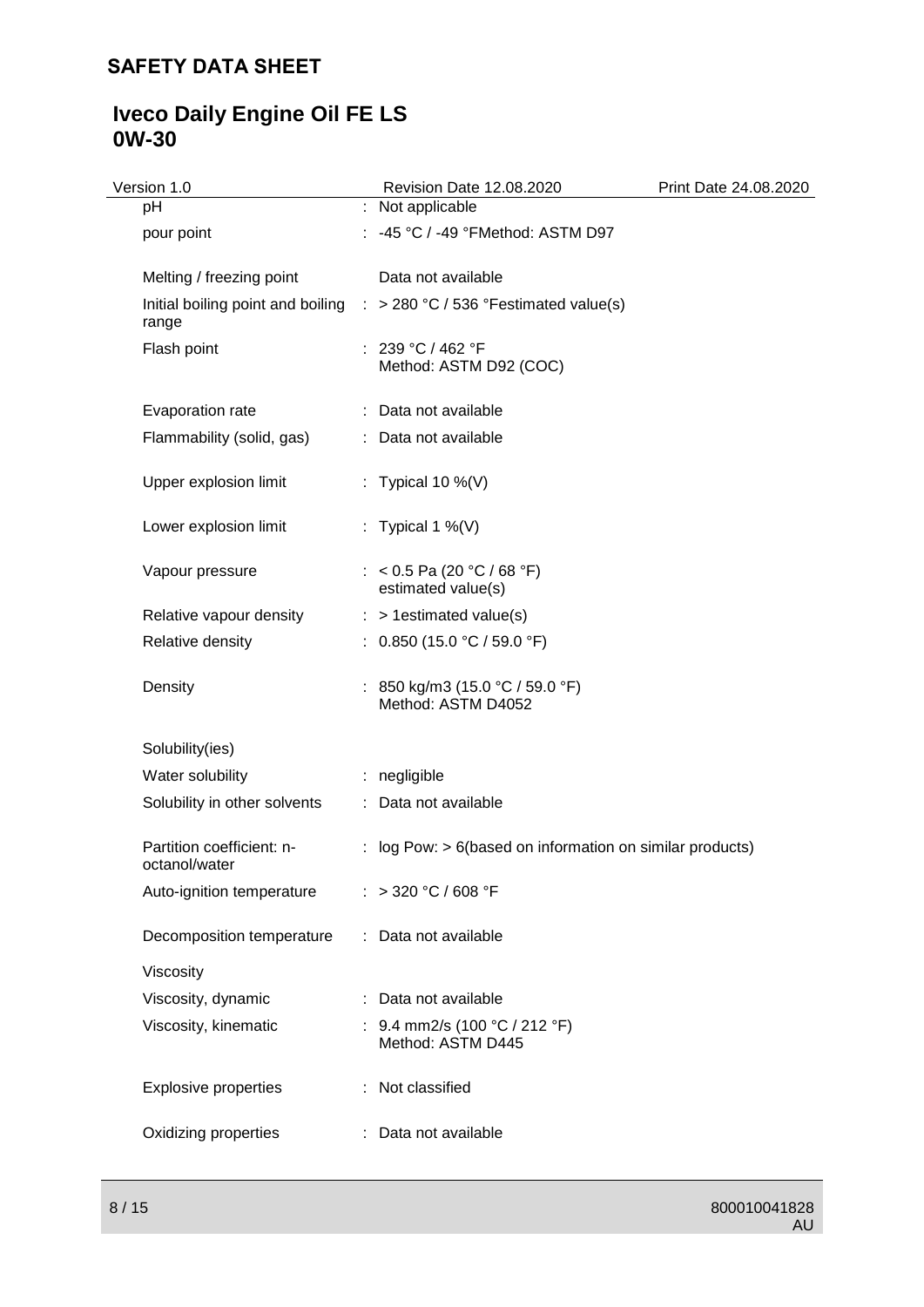# **Iveco Daily Engine Oil FE LS 0W-30**

| Version 1.0                                 | <b>Revision Date 12.08.2020</b>                                                                                           | Print Date 24.08.2020 |
|---------------------------------------------|---------------------------------------------------------------------------------------------------------------------------|-----------------------|
| Conductivity                                | : This material is not expected to be a static accumulator.                                                               |                       |
|                                             |                                                                                                                           |                       |
| <b>SECTION 10. STABILITY AND REACTIVITY</b> |                                                                                                                           |                       |
| Reactivity                                  | : The product does not pose any further reactivity hazards in<br>addition to those listed in the following sub-paragraph. |                       |
| Chemical stability                          | : Stable.                                                                                                                 |                       |
| Possibility of hazardous<br>reactions       | : Reacts with strong oxidising agents.                                                                                    |                       |
| Conditions to avoid                         | : Extremes of temperature and direct sunlight.                                                                            |                       |
| Incompatible materials                      | : Strong oxidising agents.                                                                                                |                       |
| Hazardous decomposition<br>products         | : No decomposition if stored and applied as directed.                                                                     |                       |

## **SECTION 11. TOXICOLOGICAL INFORMATION**

| Basis for assessment      | : Information given is based on data on the components and<br>the toxicology of similar products. Unless indicated otherwise,<br>the data presented is representative of the product as a<br>whole, rather than for individual component(s). |
|---------------------------|----------------------------------------------------------------------------------------------------------------------------------------------------------------------------------------------------------------------------------------------|
| Exposure routes           | : Skin and eye contact are the primary routes of exposure<br>although exposure may occur following accidental ingestion.                                                                                                                     |
| <b>Acute toxicity</b>     |                                                                                                                                                                                                                                              |
| <b>Product:</b>           |                                                                                                                                                                                                                                              |
| Acute oral toxicity       | : LD50 rat: $> 5,000$ mg/kg<br>Remarks: Low toxicity:<br>Based on available data, the classification criteria are not met.                                                                                                                   |
| Acute inhalation toxicity | : Remarks: Based on available data, the classification criteria<br>are not met.                                                                                                                                                              |
| Acute dermal toxicity     | : LD50 Rabbit: $> 5,000$ mg/kg<br>Remarks: Low toxicity:<br>Based on available data, the classification criteria are not met.                                                                                                                |

## **Skin corrosion/irritation**

#### **Product:**

Remarks: Slightly irritating to skin., Prolonged or repeated skin contact without proper cleaning can clog the pores of the skin resulting in disorders such as oil acne/folliculitis., Based on available data, the classification criteria are not met.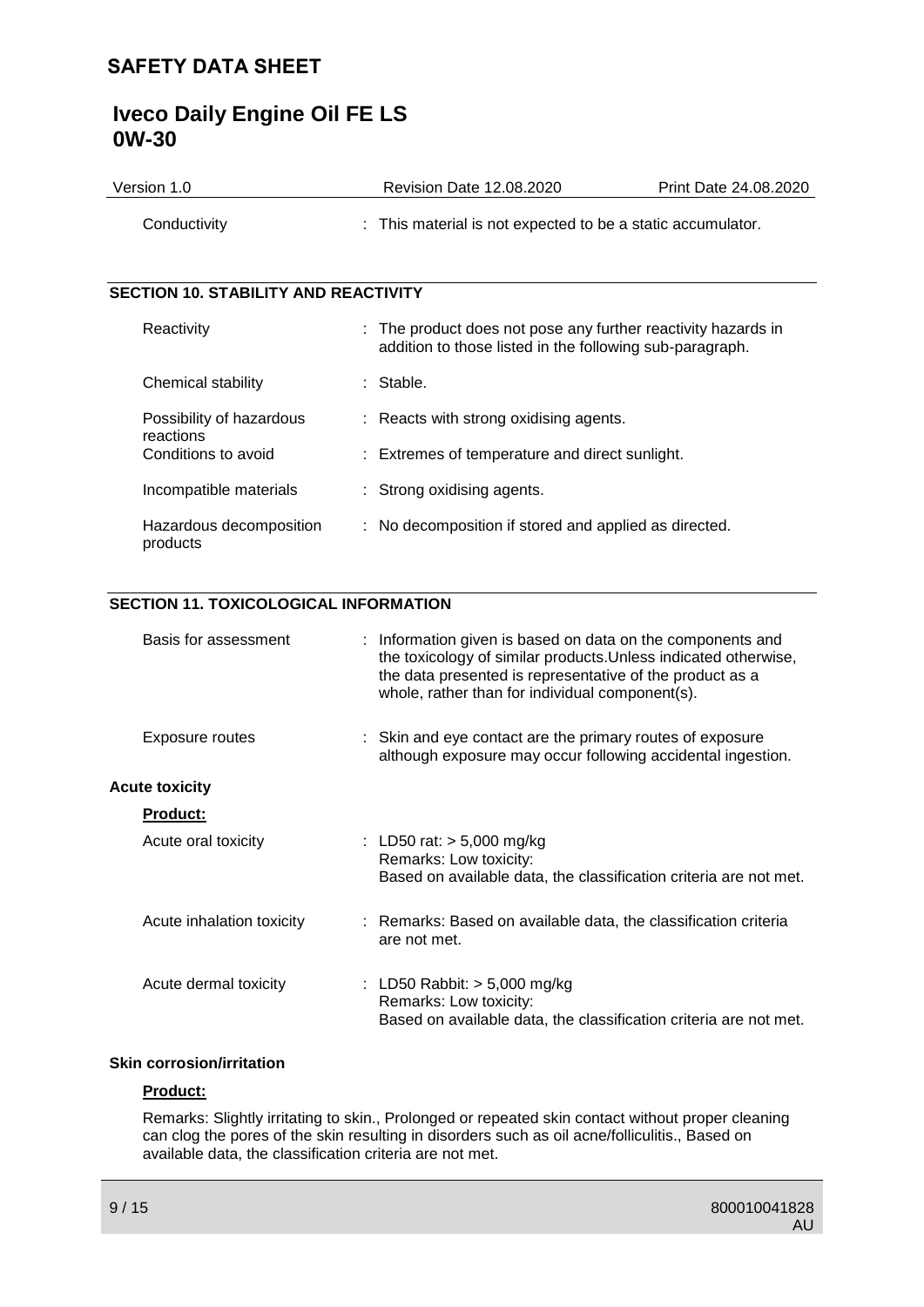Version 1.0 Revision Date 12.08.2020 Print Date 24.08.2020

#### **Serious eye damage/eye irritation**

#### **Product:**

Remarks: Slightly irritating to the eye., Based on available data, the classification criteria are not met.

#### **Components:**

#### **Zinc dialkyldithiophosphate:**

Remarks: Based on available data, the classification criteria are not met.

#### **Respiratory or skin sensitisation**

#### **Product:**

Remarks: Not a skin sensitiser. Based on available data, the classification criteria are not met.

#### **Chronic toxicity**

#### **Germ cell mutagenicity**

## **Product:**

: Remarks: Non mutagenic, Based on available data, the classification criteria are not met.

## **Carcinogenicity**

#### **Product:**

Remarks: Not a carcinogen., Based on available data, the classification criteria are not met.

| <b>Material</b>            | <b>GHS/CLP Carcinogenicity Classification</b> |
|----------------------------|-----------------------------------------------|
| Highly refined mineral oil | No carcinogenicity classification.            |

#### **Reproductive toxicity**

#### **Product:**

Remarks: Not a developmental toxicant., Does not impair fertility., Based on available data, the classification criteria are not met.

#### **STOT - single exposure**

### **Product:**

Remarks: Based on available data, the classification criteria are not met.

: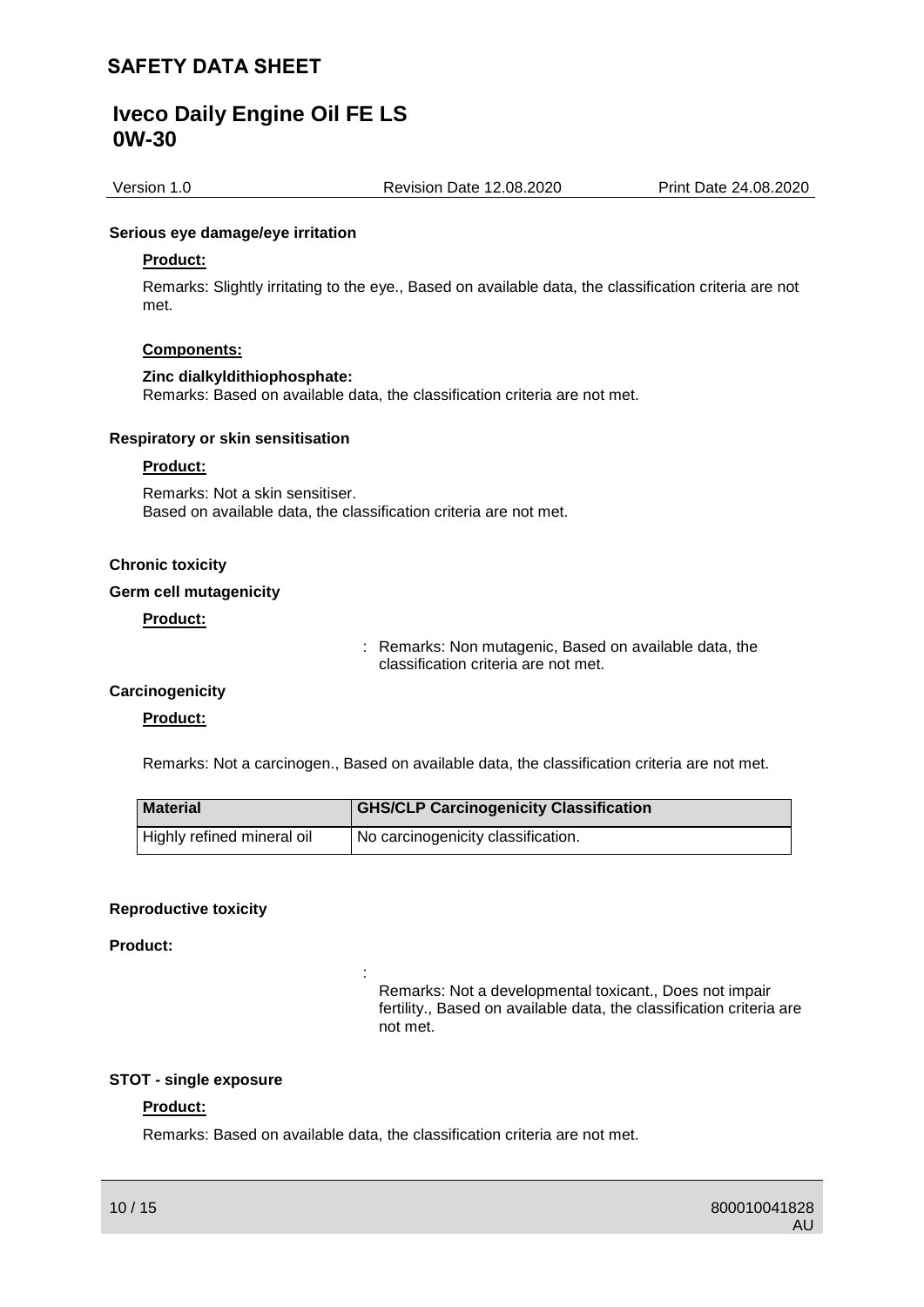**STOT - repeated exposure**

Version 1.0 Revision Date 12.08.2020 Print Date 24.08.2020

# **Product:**

Remarks: Based on available data, the classification criteria are not met.

#### **Aspiration toxicity**

#### **Product:**

Not an aspiration hazard.

#### **Further information**

#### **Product:**

Remarks: Used oils may contain harmful impurities that have accumulated during use. The concentration of such impurities will depend on use and they may present risks to health and the environment on disposal., ALL used oil should be handled with caution and skin contact avoided as far as possible.

Remarks: Continuous contact with used engine oils has caused skin cancer in animal tests.

Remarks: Slightly irritating to respiratory system.

## **SECTION 12. ECOLOGICAL INFORMATION**

| Basis for assessment                                 | : Ecotoxicological data have not been determined specifically<br>for this product.<br>Information given is based on a knowledge of the components<br>and the ecotoxicology of similar products.<br>Unless indicated otherwise, the data presented is<br>representative of the product as a whole, rather than for<br>individual component(s).(LL/EL/IL50 expressed as the<br>nominal amount of product required to prepare aqueous test<br>extract). |
|------------------------------------------------------|------------------------------------------------------------------------------------------------------------------------------------------------------------------------------------------------------------------------------------------------------------------------------------------------------------------------------------------------------------------------------------------------------------------------------------------------------|
| <b>Ecotoxicity</b>                                   |                                                                                                                                                                                                                                                                                                                                                                                                                                                      |
| Product:                                             |                                                                                                                                                                                                                                                                                                                                                                                                                                                      |
| Toxicity to fish (Acute<br>toxicity)                 | Remarks: LL/EL/IL50 > 100 mg/l<br>Practically non toxic:<br>Based on available data, the classification criteria are not met.                                                                                                                                                                                                                                                                                                                        |
| Toxicity to crustacean (Acute<br>toxicity)           | Remarks: LL/EL/IL50 > 100 mg/l<br>Practically non toxic:<br>Based on available data, the classification criteria are not met.                                                                                                                                                                                                                                                                                                                        |
| Toxicity to algae/aquatic<br>plants (Acute toxicity) | Remarks: LL/EL/IL50 > 100 mg/l<br>Practically non toxic:                                                                                                                                                                                                                                                                                                                                                                                             |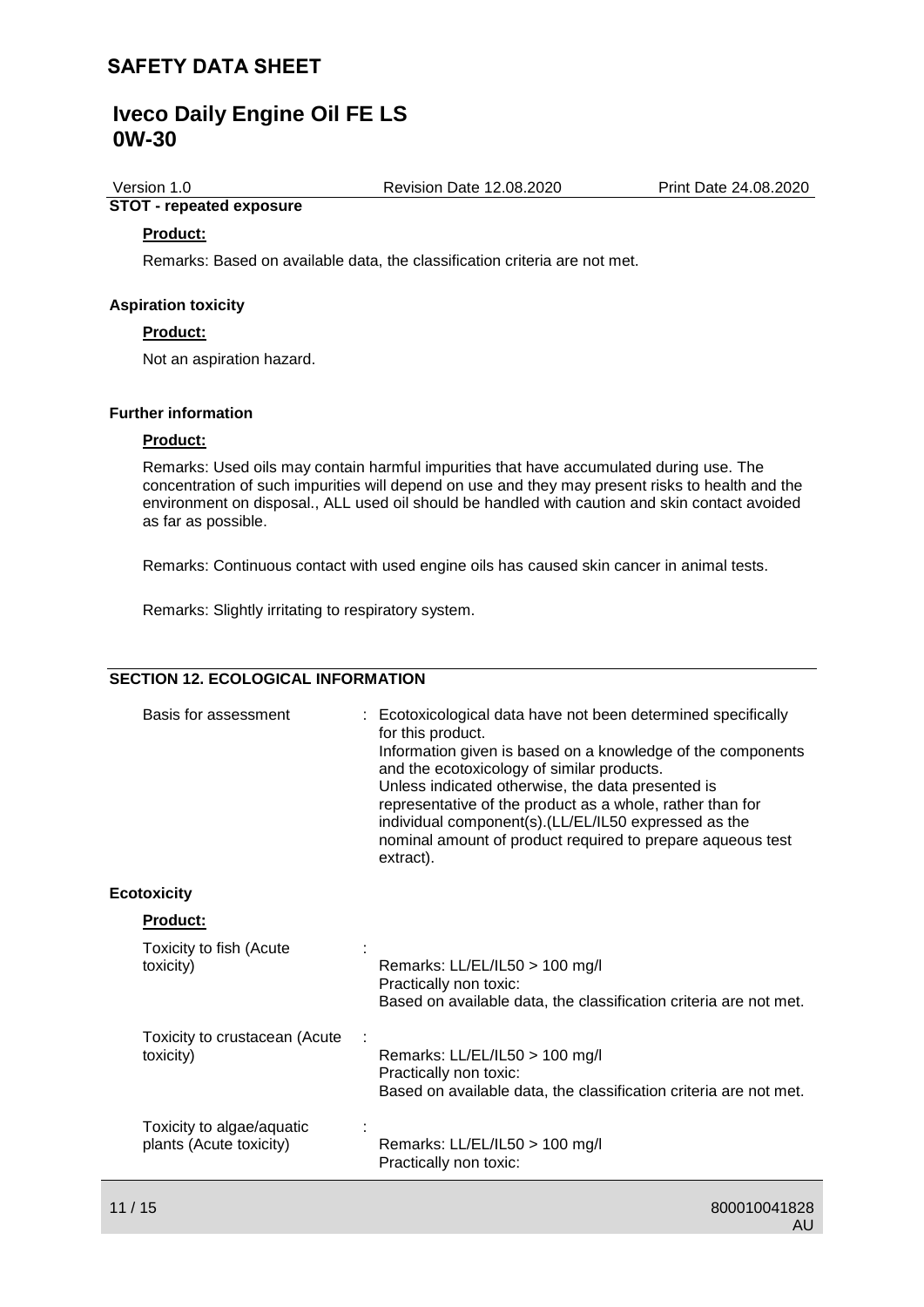| Version 1.0                                    | <b>Revision Date 12.08.2020</b>                                                                                                                                                                                                                                                                                                                         | Print Date 24.08.2020 |
|------------------------------------------------|---------------------------------------------------------------------------------------------------------------------------------------------------------------------------------------------------------------------------------------------------------------------------------------------------------------------------------------------------------|-----------------------|
|                                                | Based on available data, the classification criteria are not met.                                                                                                                                                                                                                                                                                       |                       |
| Toxicity to fish (Chronic<br>toxicity)         | Remarks: Data not available                                                                                                                                                                                                                                                                                                                             |                       |
| Toxicity to crustacean<br>(Chronic toxicity)   | : Remarks: Data not available                                                                                                                                                                                                                                                                                                                           |                       |
| Toxicity to microorganisms<br>(Acute toxicity) | : Remarks: Data not available                                                                                                                                                                                                                                                                                                                           |                       |
| <b>Persistence and degradability</b>           |                                                                                                                                                                                                                                                                                                                                                         |                       |
| <b>Product:</b>                                |                                                                                                                                                                                                                                                                                                                                                         |                       |
| Biodegradability                               | : Remarks: Not readily biodegradable., Major constituents are<br>inherently biodegradable, but contains components that may<br>persist in the environment.                                                                                                                                                                                              |                       |
| <b>Bioaccumulative potential</b>               |                                                                                                                                                                                                                                                                                                                                                         |                       |
| <b>Product:</b>                                |                                                                                                                                                                                                                                                                                                                                                         |                       |
| <b>Bioaccumulation</b>                         | : Remarks: Contains components with the potential to<br>bioaccumulate.                                                                                                                                                                                                                                                                                  |                       |
| Partition coefficient: n-<br>octanol/water     | log Pow: > 6Remarks: (based on information on similar<br>products)                                                                                                                                                                                                                                                                                      |                       |
| <b>Mobility in soil</b>                        |                                                                                                                                                                                                                                                                                                                                                         |                       |
| <b>Product:</b>                                |                                                                                                                                                                                                                                                                                                                                                         |                       |
| Mobility                                       | Remarks: Liquid under most environmental conditions., If it<br>enters soil, it will adsorb to soil particles and will not be<br>mobile.<br>Remarks: Floats on water.                                                                                                                                                                                    |                       |
| Other adverse effects                          |                                                                                                                                                                                                                                                                                                                                                         |                       |
| no data available<br><b>Product:</b>           |                                                                                                                                                                                                                                                                                                                                                         |                       |
| Additional ecological<br>information           | Does not have ozone depletion potential, photochemical<br>ozone creation potential or global warming potential., Product<br>is a mixture of non-volatile components, which will not be<br>released to air in any significant quantities under normal<br>conditions of use.<br>Poorly soluble mixture., Causes physical fouling of aquatic<br>organisms. |                       |

## **SECTION 13. DISPOSAL CONSIDERATIONS**

| Disposal methods    |                                                                                                                                                                                                                                  |
|---------------------|----------------------------------------------------------------------------------------------------------------------------------------------------------------------------------------------------------------------------------|
| Waste from residues | : Recover or recycle if possible.<br>It is the responsibility of the waste generator to determine the<br>toxicity and physical properties of the material generated to<br>determine the proper waste classification and disposal |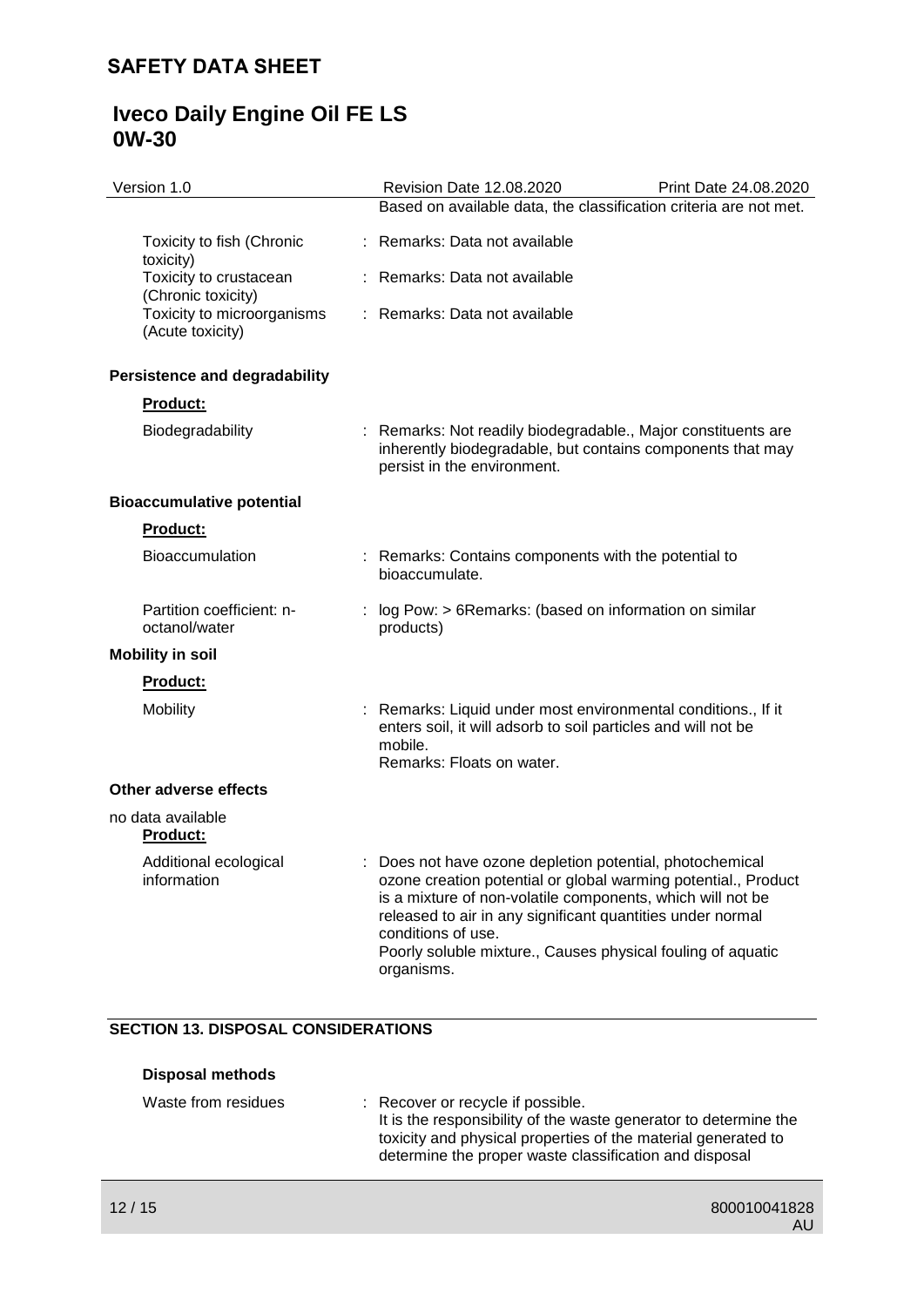| Version 1.0                  | Revision Date 12.08.2020                                                                                                                                                                                                                                                                                  | <b>Print Date 24.08.2020</b> |
|------------------------------|-----------------------------------------------------------------------------------------------------------------------------------------------------------------------------------------------------------------------------------------------------------------------------------------------------------|------------------------------|
|                              | methods in compliance with applicable regulations.<br>Do not dispose into the environment, in drains or in water<br>courses                                                                                                                                                                               |                              |
|                              | Waste product should not be allowed to contaminate soil or<br>ground water, or be disposed of into the environment.<br>Waste, spills or used product is dangerous waste.                                                                                                                                  |                              |
| Contaminated packaging       | : Dispose in accordance with prevailing regulations, preferably<br>to a recognized collector or contractor. The competence of<br>the collector or contractor should be established beforehand.<br>Disposal should be in accordance with applicable regional,<br>national, and local laws and regulations. |                              |
| Local legislation<br>Remarks | : Disposal should be in accordance with applicable regional,<br>national, and local laws and regulations.                                                                                                                                                                                                 |                              |

### **SECTION 14. TRANSPORT INFORMATION**

#### **National Regulations**

#### **ADG**

Not regulated as a dangerous good

#### **International Regulations**

#### **IATA-DGR**

Not regulated as a dangerous good

## **IMDG-Code**

Not regulated as a dangerous good

#### **Transport in bulk according to Annex II of MARPOL 73/78 and the IBC Code**

Not applicable for product as supplied. MARPOL Annex 1 rules apply for bulk shipments by sea.

#### **Special precautions for user**

Remarks : Special Precautions: Refer to Section 7, Handling & Storage, for special precautions which a user needs to be aware of or needs to comply with in connection with transport.

## **SECTION 15. REGULATORY INFORMATION**

### **Safety, health and environmental regulations/legislation specific for the substance or mixture**

Standard for the Uniform Scheduling of Medicines and Poisons : No poison schedule number allocated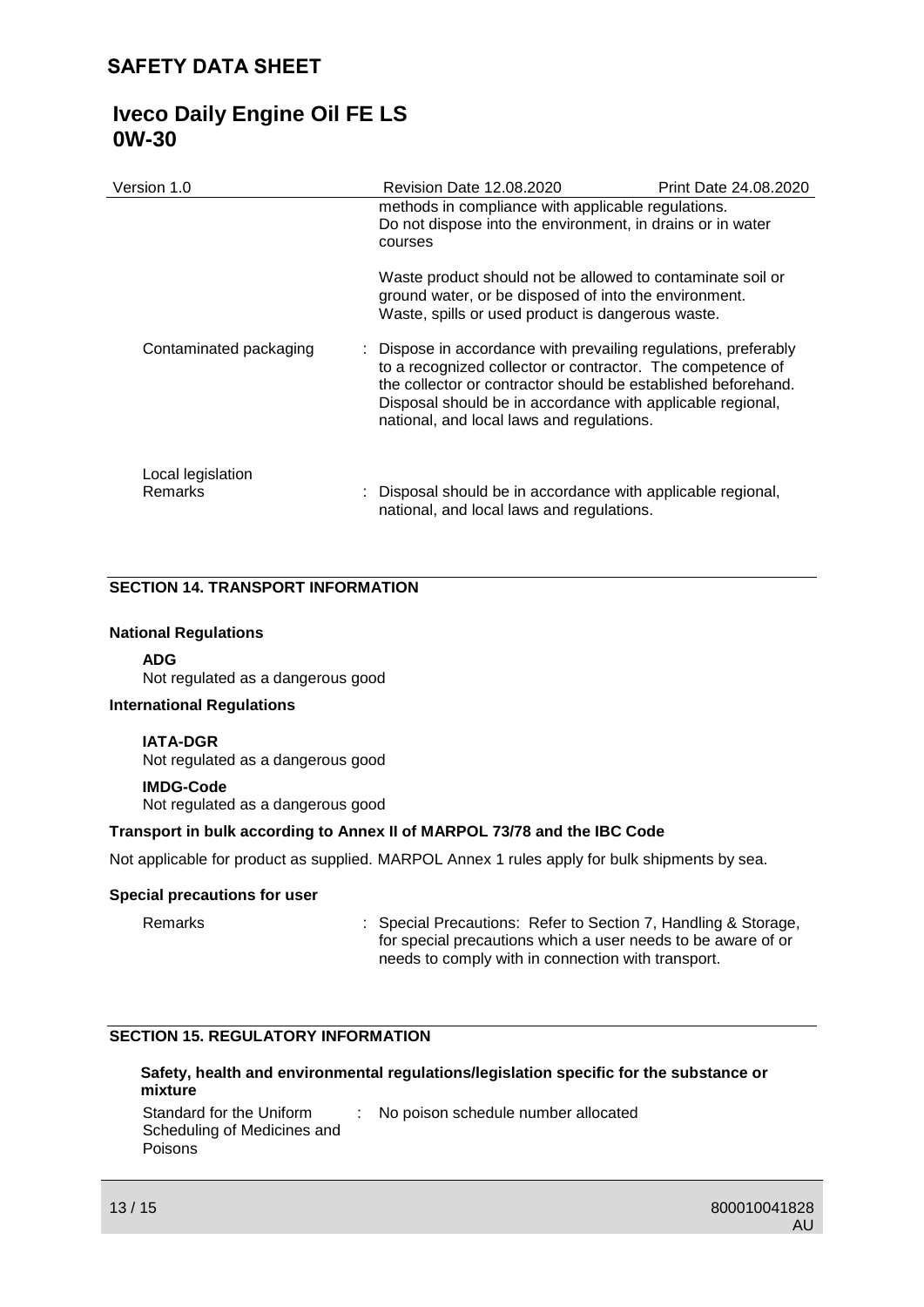# **Iveco Daily Engine Oil FE LS 0W-30**

Version 1.0 Revision Date 12.08.2020 Print Date 24.08.2020 The regulatory information is not intended to be comprehensive. Other regulations may apply to this material.

Product classified as per Work Health Safety Regulations – Implementation of the Globally Harmonized System of Classification and Labelling of Chemicals (GHS) 2012 and SDS prepared as per national model code of practice for preparation of safety data sheet for Hazardous chemicals 2011 based on Globally Harmonized Classification version 3.

National Model Code of Practice for the Labelling of Workplace Hazardous Chemicals (2011). Australian Code for the Transport of Dangerous Goods by Road and Rail (ADG code). Standard for the Uniform Scheduling of Medicines and Poisons (SUSMP).

#### **Other international regulations**

#### **The components of this product are reported in the following inventories:**

| <b>EINECS</b> | : Notified with Restrictions. |
|---------------|-------------------------------|
| <b>TSCA</b>   | : Not all components listed.  |
| AIIC          | : All components listed.      |

#### **SECTION 16. OTHER INFORMATION**

#### **Full text of H-Statements**

| H <sub>303</sub>                        | May be harmful if swallowed.                            |  |
|-----------------------------------------|---------------------------------------------------------|--|
| H304                                    | May be fatal if swallowed and enters airways.           |  |
| H315                                    | Causes skin irritation.                                 |  |
| H318                                    | Causes serious eye damage.                              |  |
| H401                                    | Toxic to aquatic life.                                  |  |
| H411                                    | Toxic to aquatic life with long lasting effects.        |  |
| H413                                    | May cause long lasting harmful effects to aquatic life. |  |
| <b>Full text of other abbreviations</b> |                                                         |  |

| Acute Tox.             | Acute toxicity                     |
|------------------------|------------------------------------|
| <b>Aquatic Acute</b>   | Short-term (acute) aquatic hazard  |
| <b>Aquatic Chronic</b> | Long-term (chronic) aquatic hazard |
| Asp. Tox.              | Aspiration hazard                  |
| Eye Dam.               | Serious eye damage                 |
| Skin Irrit.            | Skin irritation                    |

#### **Abbreviations and Acronyms**

AICS - Australian Inventory of Chemical Substances; AIIC - Australian Inventory of Industrial Chemicals; ANTT - National Agency for Transport by Land of Brazil; ASTM - American Society for the Testing of Materials; bw - Body weight; CMR - Carcinogen, Mutagen or Reproductive Toxicant; DIN - Standard of the German Institute for Standardisation; DSL - Domestic Substances List (Canada); ECx - Concentration associated with x% response; ELx - Loading rate associated with x% response; EmS - Emergency Schedule; ENCS - Existing and New Chemical Substances (Japan); ErCx - Concentration associated with x% growth rate response; ERG - Emergency Response Guide; GHS - Globally Harmonized System; GLP - Good Laboratory Practice; IARC - International Agency for Research on Cancer; IATA - International Air Transport Association; IBC - International Code for the Construction and Equipment of Ships carrying Dangerous Chemicals in Bulk; IC50 - Half maximal inhibitory concentration; ICAO - International Civil Aviation Organization; IECSC - Inventory of Existing Chemical Substances in China; IMDG - International Maritime Dangerous Goods; IMO - International Maritime Organization; ISHL - Industrial Safety and Health Law (Japan); ISO - International Organisation for Standardization; KECI - Korea